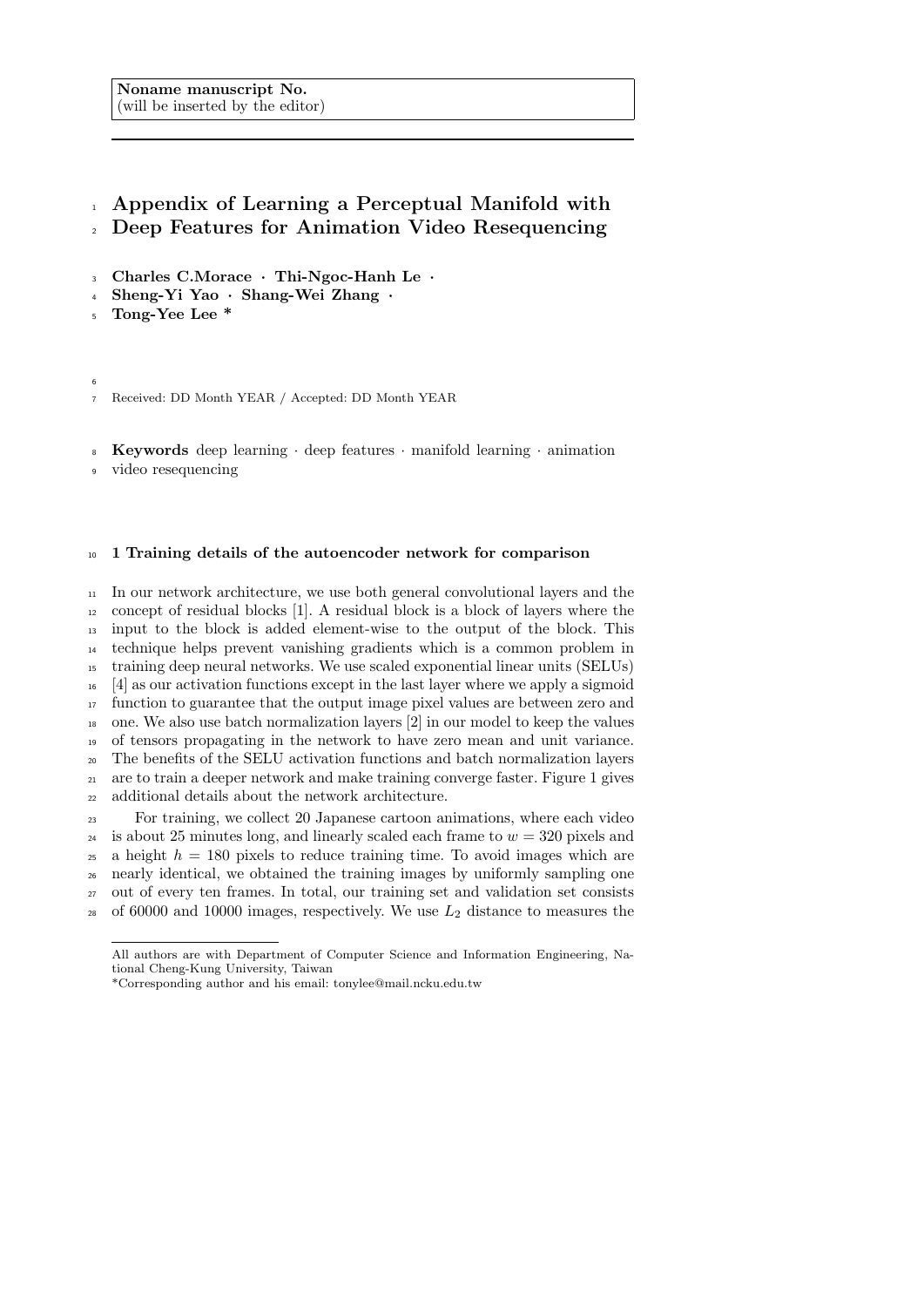29 error between the original images X and the reconstructed image  $\phi(X)$ :

$$
L(X, \phi(X)) = \sum_{i=1}^{h} \sum_{j=1}^{w} || X_{i,j} - \phi(X)_{i,j} ||^2,
$$
 (1)

where  $X_{i,j}$  and  $\phi(X)_{i,j} \in [0,1]^3$  are the red, green, and blue components of the  $\text{in } [i,j)$  in the original image and the reconstructed image, respectively. Then <sup>32</sup> the optimal parameters of the encoder and decoder, are those which minimize <sup>33</sup> a mean-square error loss across all iterations of the training process, where the <sup>34</sup> batch size is set to 16. The initial parameters of the autoencoder,  ${\theta_0, \theta'_0}$ , are <sup>35</sup> set by drawing samples from a truncated normal distribution similar to the <sup>36</sup> technique described by Klambauer [4]. Finally, we use the stochastic gradient

<sup>37</sup> descent algorithm ADAM [3] to obtain the optimal solution.



Fig. 1: The architecture of the denoising autoencoder used in testing animation reconstruction.

### <sup>38</sup> 2 Traditional manifold learning algorithms

#### <sup>39</sup> 2.1 Isomap

<sup>40</sup> The Isomap algorithm has three steps. The first step is to determine the neigh-<sup>41</sup> bors of each image and represent these relations as a weighted graph G. In  $42$  our evaluation, we use the k nearest neighbors with edge weights equal to  $\mu_3$  the  $L_2$  distance of neighboring images in image space. The second step is to 44 estimate the geodesic distance  $d_M(i, j)$  between all pairs of points by comput-<sup>45</sup> ing their shortest path distance  $d_G(i, j)$  in the graph G. The final step ap-<sup>46</sup> plies classical multidimensional scaling [5] to the matrix of geodesic distances  $D_G = \{d_G(i, j)\}\$ to obtain the set of coordinates vectors Y.

#### <sup>48</sup> 2.2 Locally Linear Embedding

- <sup>49</sup> The locally linear embedding (LLE) algorithm recovers global structure of a
- <sup>50</sup> nonlinear manifold from locally linear fits. Like Isomap, the first step of the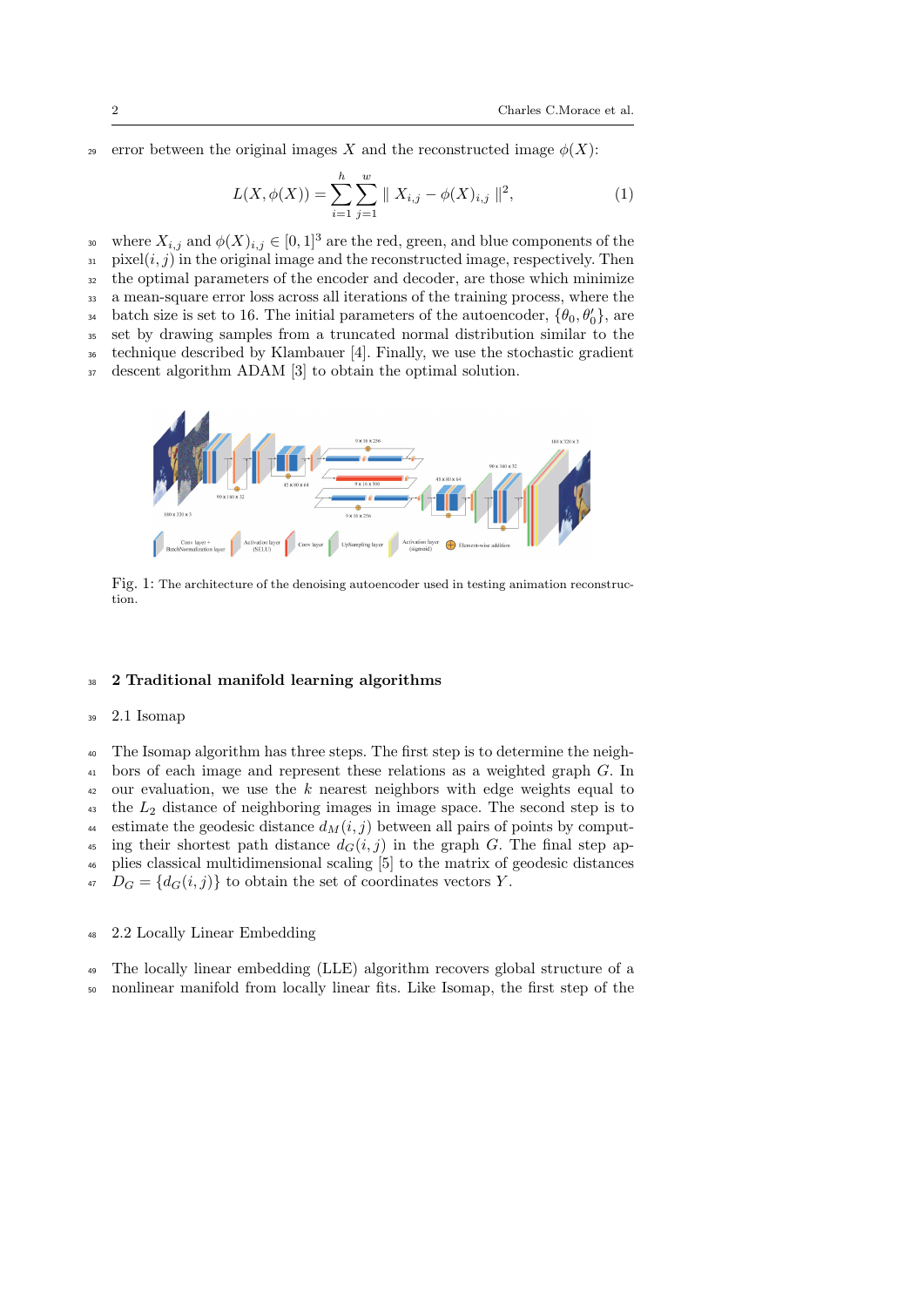<sup>51</sup> LLE algorithm is to determine the neighbors of each image. Again, we use the  $\frac{1}{52}$  k nearest neighbors measures by  $L_2$  distance in image space. Again, we use the  $53 \text{ } k$  nearest neighbors measured by  $L_2$  distance in image space. The second step  $54$  is to determine an optimal set of weights  $w_{i,j}$  such that the reconstruction loss <sup>55</sup>  $\varepsilon(W) = \sum_i (x_i - \sum_j w_{i,j} x_j)^2$  is minimized subject to two constraints. First, <sup>56</sup>  $w_{i,j} = 0$  if  $x_i$  and  $x_j$  are not neighbors, and second,  $\sum_j w_{i,j} = 1$ . After the  $\mathfrak{sp}$  optimal weights have been found, the set of coordinates Y are obtained by

<sup>58</sup> minimizing the function  $\phi(Y) = \sum_i (y_i - \sum_j w_{i,j} y_j)^2$ .



Fig. 2: Comparison of LLE errors for different embedding dimension and number of nearest neighbors.

#### <sup>59</sup> 3 LPIPS evaluation

<sup>60</sup> We present here some additional details and results of the animation recon-

<sup>61</sup> struction experiment. Figure 2 shows the error rates for a single test case using

 $62$  the LLE metric and different parameter settings for the embedding dimension

<sup>63</sup> and number of nearest neighbors. Note that very few parameter settings result

<sup>64</sup> in low error rates. This highlights the fact that traditional manifold learning

<sup>65</sup> technique requires a lot of parameter tuning to produce good results.

# <sup>66</sup> 4 Results

<sup>67</sup> To consider an input animation as ground truth for a Hamiltonian path se-

<sup>68</sup> quence, it must not contain cyclic motion. Thus we visually inspect each test

<sup>69</sup> animation and remove test cases with obvious cyclic motion. Additionally, we

<sup>70</sup> remove trivial cases where all test methods perfectly reconstruct the anima-

 $71$  tion. In total, we tested the reconstruction of 39 animations.